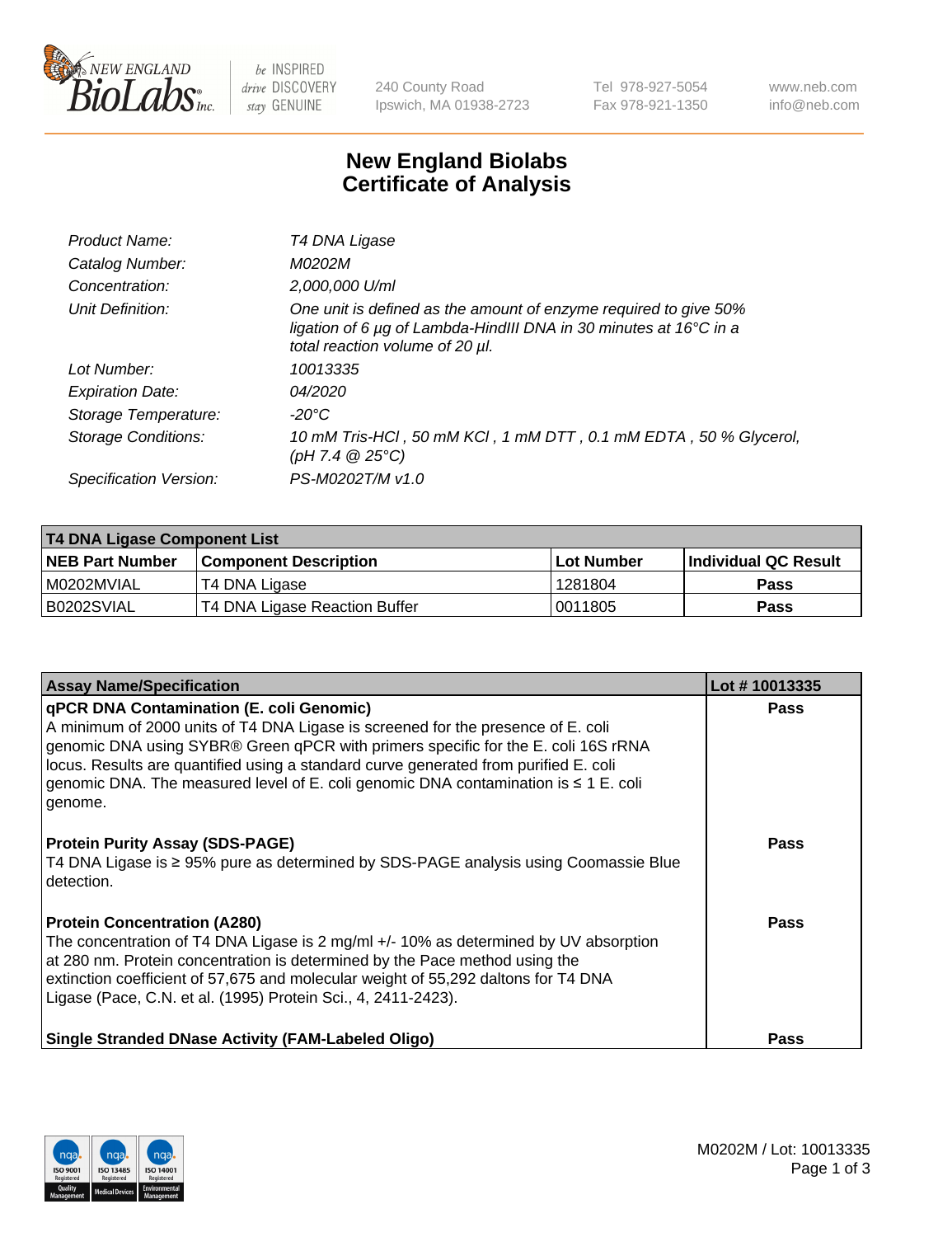

be INSPIRED drive DISCOVERY stay GENUINE

240 County Road Ipswich, MA 01938-2723 Tel 978-927-5054 Fax 978-921-1350

www.neb.com info@neb.com

| <b>Assay Name/Specification</b>                                                                                                                                                                                                                                                                                                                                      | Lot #10013335 |
|----------------------------------------------------------------------------------------------------------------------------------------------------------------------------------------------------------------------------------------------------------------------------------------------------------------------------------------------------------------------|---------------|
| A 50 µl reaction in CutSmart® Buffer containing a 20 nM solution of a fluorescent<br>internal labeled oligonucleotide and a minimum of 10,000 units of T4 DNA Ligase<br>incubated for 16 hours at 37°C yields <5% degradation as determined by capillary<br>electrophoresis.                                                                                         |               |
| <b>RNase Activity (Extended Digestion)</b><br>A 10 µl reaction in NEBuffer 4 containing 40 ng of a 300 base single-stranded RNA<br>and a minimum of 1 µl of T4 DNA Ligase is incubated at 37°C. After incubation for 16<br>hours, >90% of the substrate RNA remains intact as determined by gel electrophoresis<br>using fluorescent detection.                      | Pass          |
| <b>Endonuclease Activity (Nicking)</b><br>A 50 µl reaction in NEBuffer 1 containing 1 µg of supercoiled PhiX174 DNA and a<br>minimum of 2000 units of T4 DNA Ligase incubated for 4 hours at 37°C results in <10%<br>conversion to the nicked form as determined by agarose gel electrophoresis.                                                                     | <b>Pass</b>   |
| <b>Exonuclease Activity (Radioactivity Release)</b><br>A 50 µl reaction in NEBuffer 1 containing 1 µg of a mixture of single and<br>double-stranded [3H] E. coli DNA and a minimum of 2000 units of T4 DNA Ligase<br>incubated for 4 hours at 37°C releases <0.1% of the total radioactivity.                                                                        | <b>Pass</b>   |
| Double Stranded DNase Activity (Labeled Oligo)<br>A 50 µl reaction in CutSmart® Buffer containing a 20 nM solution of a fluorescent<br>labeled double-stranded oligonucleotide containing a blunt end and a minimum of<br>10,000 units of T4 DNA Ligase incubated for 16 hours at 37°C yields <5% degradation<br>as determined by capillary electrophoresis.         | <b>Pass</b>   |
| <b>DNase Activity (Labeled Oligo, 3' extension)</b><br>A 50 µl reaction in CutSmart® Buffer containing a 20 nM solution of a fluorescent<br>labeled double-stranded oligonucleotide containing a 3' extension and a minimum of<br>10,000 units of T4 DNA Ligase incubated for 16 hours at 37°C yields <5% degradation<br>as determined by capillary electrophoresis. | <b>Pass</b>   |
| <b>DNase Activity (Labeled Oligo, 5' extension)</b><br>A 50 µl reaction in CutSmart® Buffer containing a 20 nM solution of a fluorescent<br>labeled double-stranded oligonucleotide containing a 5' extension and a minimum of<br>10,000 units of T4 DNA Ligase incubated for 16 hours at 37°C yields <5% degradation<br>as determined by capillary electrophoresis. | Pass          |
| <b>Ligation and Recutting (Terminal Integrity, Digested DNA)</b><br>A 20 µl reaction in 1X T4 DNA Ligase Reaction Buffer containing 2 µg of Lambda<br>DNA-HindIII Digest and a minimum of 4000 units of T4 DNA Ligase incubated for 16<br>hours at 37°C results in >95% ligation of the DNA fragments as determined by agarose                                       | Pass          |